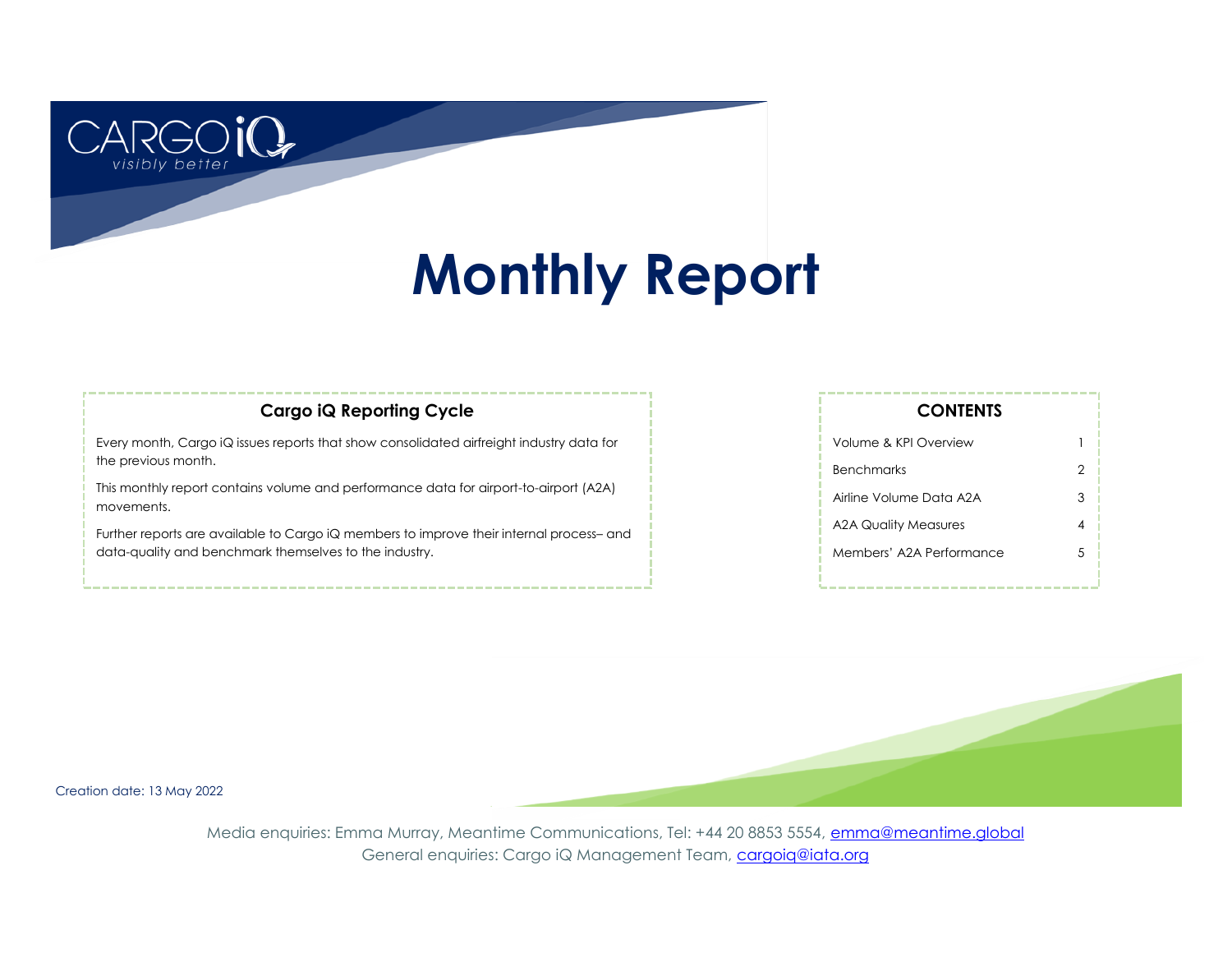



| <b>Airport to Airport</b> | <b>This Month</b> | Difference to<br>Difference to<br>previous month<br>previous year |                     | 13 month Trend |
|---------------------------|-------------------|-------------------------------------------------------------------|---------------------|----------------|
| <b>Shipments Measured</b> | 948,322           | $-100,917$<br>$(-10\%)$                                           | $(-5%)$<br>- 50,350 |                |
| $%$ NFD                   | 80%               | $+1\%$                                                            | $-0.96$             |                |

| Door to Door              | <b>This Month</b> | Difference to<br>Difference to<br>previous year<br>previous month |                          | 13 month Trend |
|---------------------------|-------------------|-------------------------------------------------------------------|--------------------------|----------------|
| <b>Shipments Measured</b> | 272,699           | $-49,080$<br>$(-15%)$                                             | $+16,236$<br>$(+ 6 \%)]$ |                |
| $%$ POD                   | 68%               | $-0.96$                                                           | $-11\%$                  |                |

### **GLOSSARY**

NFD - Measure of on time 'Notification of freight and data\* availability' at destination.

POD - Measure of freight delivered to consignee when promised.

A2A - Airport to airport

D2D - Door to Door

**Data Summary** Number of A2A shipments measured for April 2022 see a significant decrease in comparison to the previous months. Numbers are lower compared to last year, which is unlike the recent trend. D2D shipment count for April 2022 saw a decrease against previous month but slight increase against last year. One Forwarder member is

changing IT systems, which has affected the tally. Another Forwarder member has left in the beginning of 2022 which has also affected the total Forwarder tally.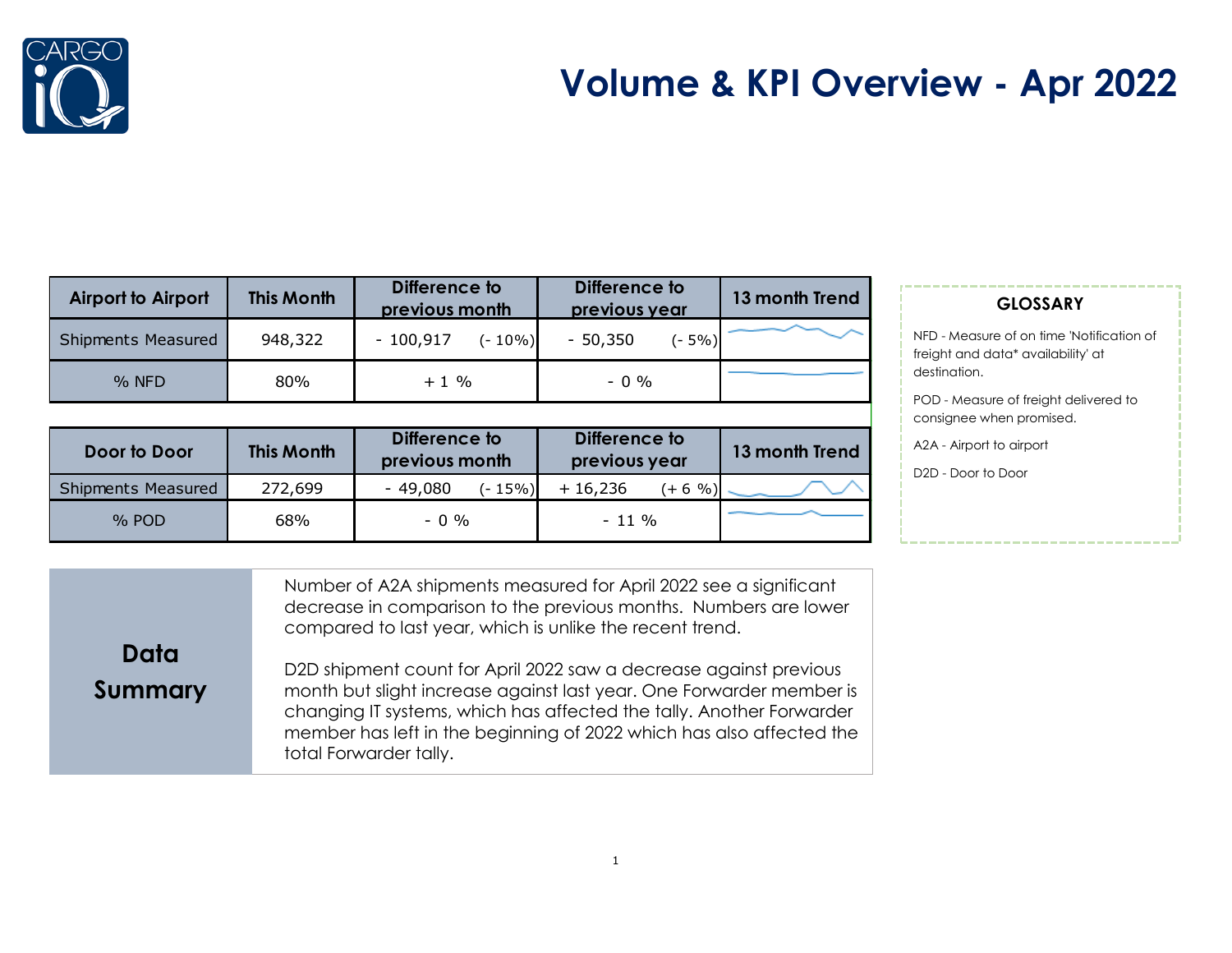

## **Benchmarks - Apr 2022**

This benchmark is illustrating the time it takes to satisfy the NFD KPI to 90% and

the average time to complete the NFD (from ARR)

#### **Reporting Airlines**: 23

One airline is still to implement the ARR as a mandatory milestone to be reported. **Reporting Airlines**: 23

## **Import Performance % NFD Performed Within 6 Hours of Arrival**

#### **Import Performance % NFD performed within 6 % NFD performed within 6 Average Time To Complete (%) NFD # Shipments Measured Hours of Plan ARR Hours of Actual ARR Time to complete NFD to (Blue Line) (Orange Line) Average Time to complete 90% NFD (Orange Line)** 762,833 66% 85% **(Blue Line)** 8:32 5:05 81%11:31 09:07 76% 06:43 71% 04:19 66% 01:55 ADY 72 Jonil February 61% Nov-21 Dec-21 Jan-22 Feb-22 Mar-22 Apr-22

|                                     |              | <b>Average A2A Journey</b><br><b>Time</b> |                                           |  |  |
|-------------------------------------|--------------|-------------------------------------------|-------------------------------------------|--|--|
|                                     | <b>Month</b> | # Shipments                               | <b>Average RCS to</b><br>NFD Time [hh:mm] |  |  |
| <b>Reporting Airlines (A2A): 23</b> | Nov/21       | 976,056                                   | 62:14                                     |  |  |
|                                     | Dec/21       | 989,362                                   | 63:33                                     |  |  |
|                                     | Jan/22       | 878,337                                   | 58:30                                     |  |  |
|                                     | Feb/22       | 825,905                                   | 61:07                                     |  |  |
|                                     | Mar/22       | 976,069                                   | 59:44                                     |  |  |
|                                     | Apr/22       | 873,457                                   | 59:44                                     |  |  |

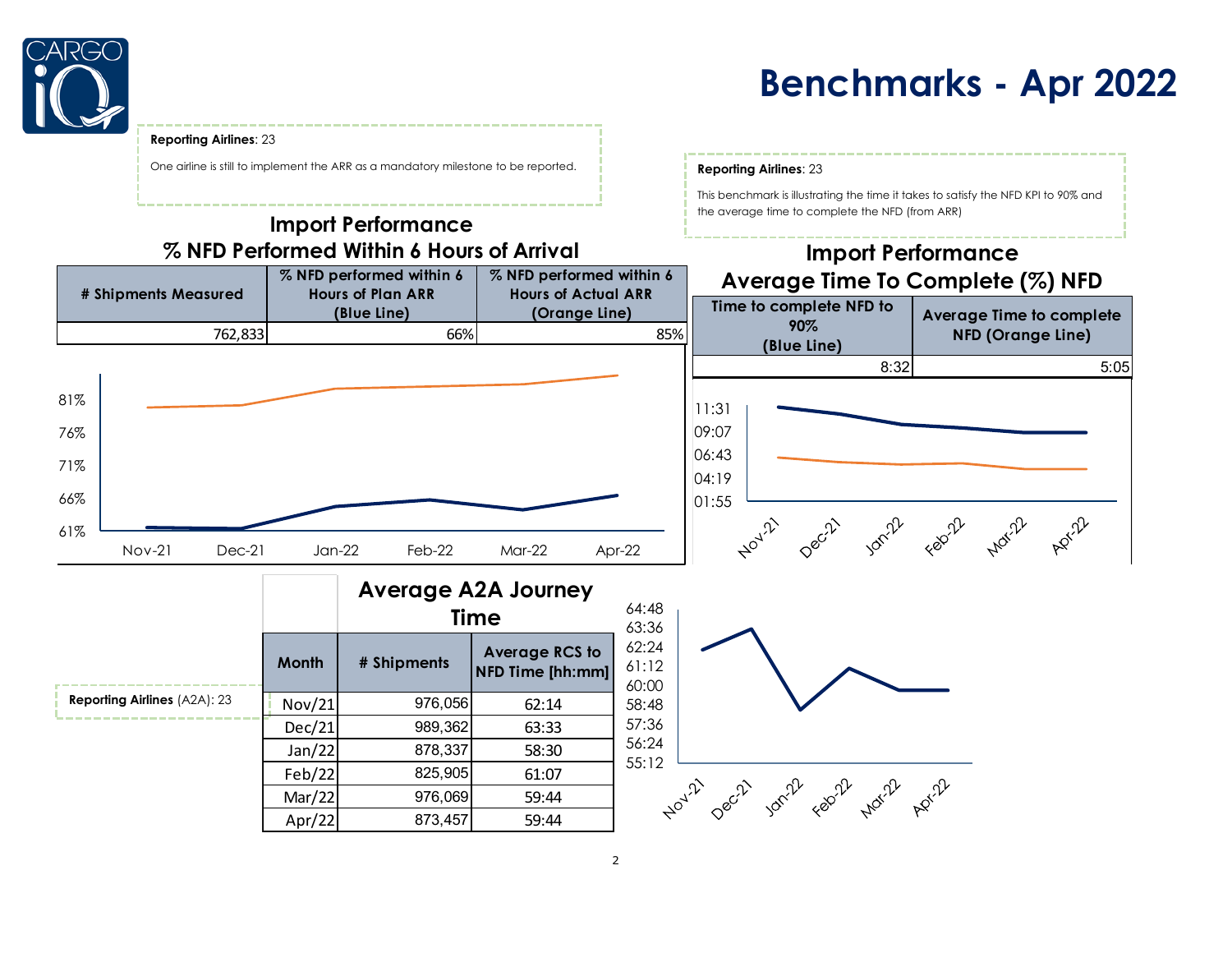

## **Airline Volume Data A2A - Apr 2022**



**Partner** Shipments from reporting Forwarders carried by reporting Airlines across agreed lanes. **Network** All other shipments measured to Cargo iQ standards by reporting Airlines.

# **Total**

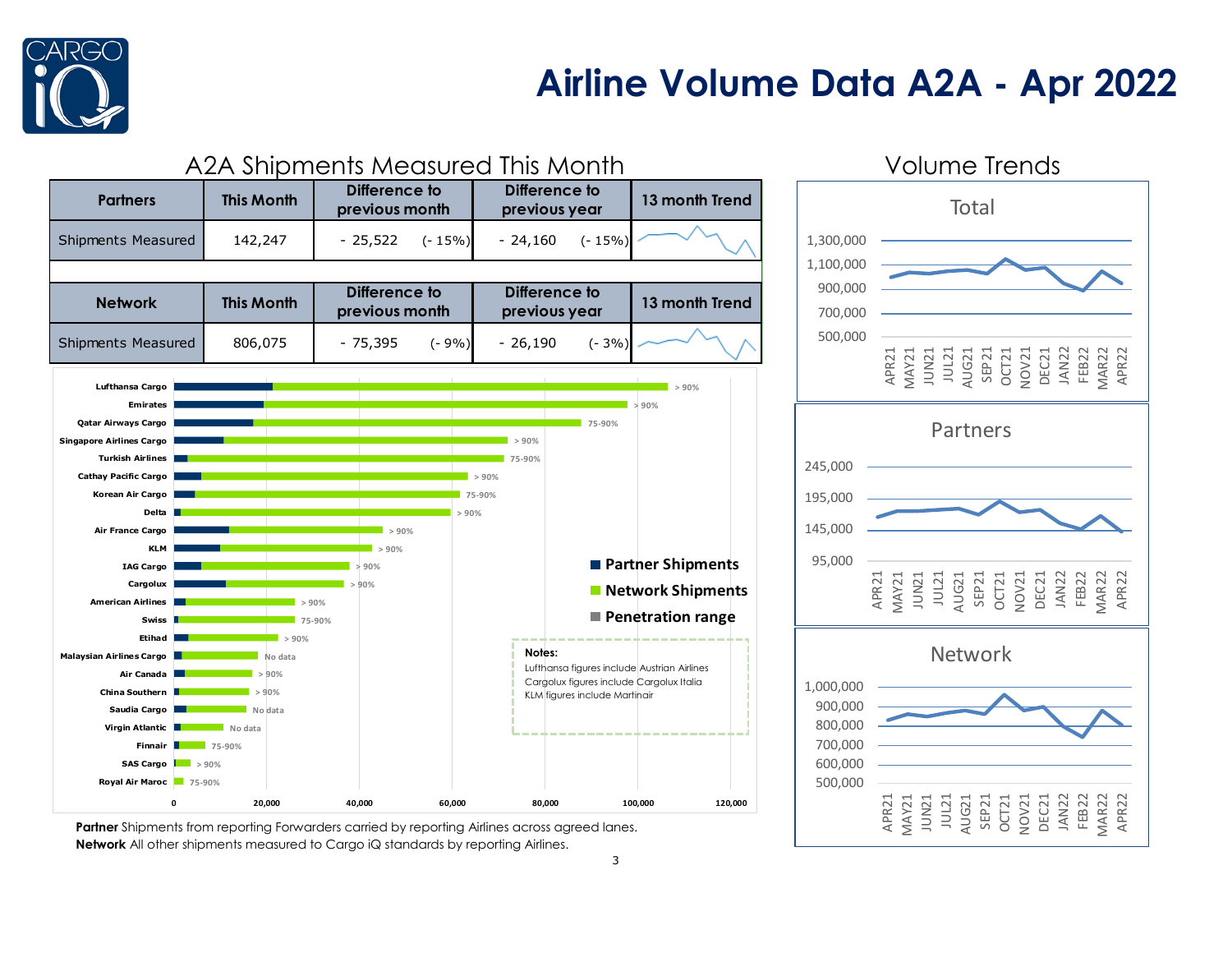

# **Quality Measures A2A - Apr 2022**

| <b>Total</b> | <b>This Month</b> | V. Last<br>Month      | V. Last<br>Year | Partner                | <b>This Month</b> | V. Last<br><b>Month</b> | V. Last<br>Year    | <b>Network</b>    | <b>This Month</b> | V. Last<br><b>Month</b> | /. Last<br>Year                  |
|--------------|-------------------|-----------------------|-----------------|------------------------|-------------------|-------------------------|--------------------|-------------------|-------------------|-------------------------|----------------------------------|
| $%$ FWB      | 39%               | $0\%$                 | $\%$            | FWB<br>07              | 85%               | $2\%$                   | $\frac{0}{0}$<br>- | % FWB             | 31%               | $\%$<br>$+0$            | $\%$<br>$\overline{\phantom{0}}$ |
| % NFD        | 80%               | $\%$<br>+<br><b>.</b> | $\%$<br>- U     | <b>NFD</b><br>$\sigma$ | 79%               | $\frac{0}{0}$<br>ᅩ      | $+0\%$             | $\sigma$<br>% NFD | 80%               | $\%$                    | $-0\%$                           |

Partner Shipments from reporting Forwarders carried by reporting Airlines across agreed lanes. Network All other shipments measured to Cargo iQ standards by reporting Airlines.



FWB - Measure of booking quality and accuracy of electronic data.

NFD - Measure of on time freight and document\* availability' at destination. (\* - paper documents or electronic shipment data)

Both measures are based on individual agreements between airlines and forwarders.